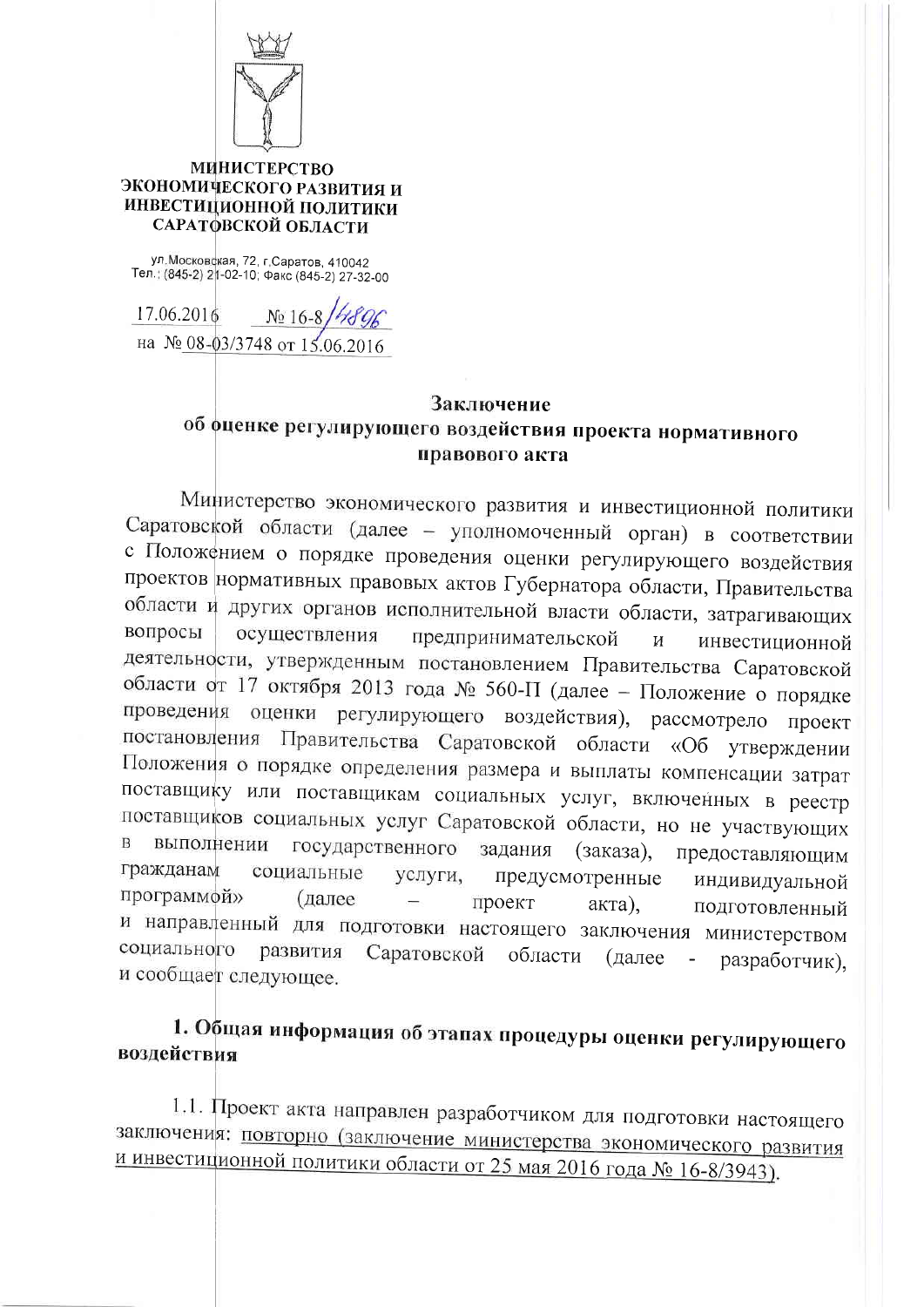$1.2<sub>l</sub>$ Полный электронный адрес размещения проекта акта на официальном сайте разработчика информационно- $\, {\bf B}$ телекоммуникационной сети «Интернет»:

уведомление об обсуждении концепции предлагаемого правового регулирования размещено по адресу:

http://www.social.saratov.gov.ru/upload/iblock/49d/Уведомление о подготовке проекта 05022216.doc;

проект нормативного правового акта размещен по адресу:

http://www.social.saratov.gov.ru/upload/iblock/e01/Проект постановления  $14062016.pdf$ :

сводный отчет о результатах проведения оценки регулирующего воздействия проекта нормативного правого акта размещен по адресу:

http://www.social.saratov.gov.ru/upload/iblock/584/Сводный отчёт о результатах проведения оценки регулирующего воздействия\_14062016.pdf.

1.3. Обсуждение концепции предлагаемого правового регулирования проводилось разработчиком с 5 февраля 2016 года по 12 февраля 2016 года.

B ходе обсуждения концепции поступило предложение от министерства экономического развития и инвестиционной политики Саратовской области. Предложение было учтено разработчиком при разработке проекта акта.

1.4. Публичное обсуждение проекта нормативного правового акта и сводного отчета проводилось разработчиком с 22 апреля 2016 года по 14 мая 2016 года. Повторное публичное обсуждение в связи с несоблюдением требований, предусмотренных Положением о порядке проведения оценки регулирующего воздействия, проводилось разработчиком с 25 мая 2016 года по 10 июня 2016 года.

1.5. Информация  $\overline{O}$ проведении уполномоченным органом дополнительных публичных публичные обсуждения, обсуждений: предусмотренные п. 28 Положения о порядке проведения оценки регулирующего воздействия, не проводились.

## $2.$ Сведения  $\overline{\mathbf{0}}$ предлагаемом правовом регулировании и результаты публичного обсуждения, представленные разработчиком

2.1. Описание предлагаемого варианта регулирования:

определение категорий получателей, целей, условий и порядка предоставления субсидии на возмещение затрат поставщикам социальных услуг, связанных с предоставлением социальных услуг гражданам, получающим социальные услуги, предусмотренные индивидуальной программой;

 $\mathfrak{D}$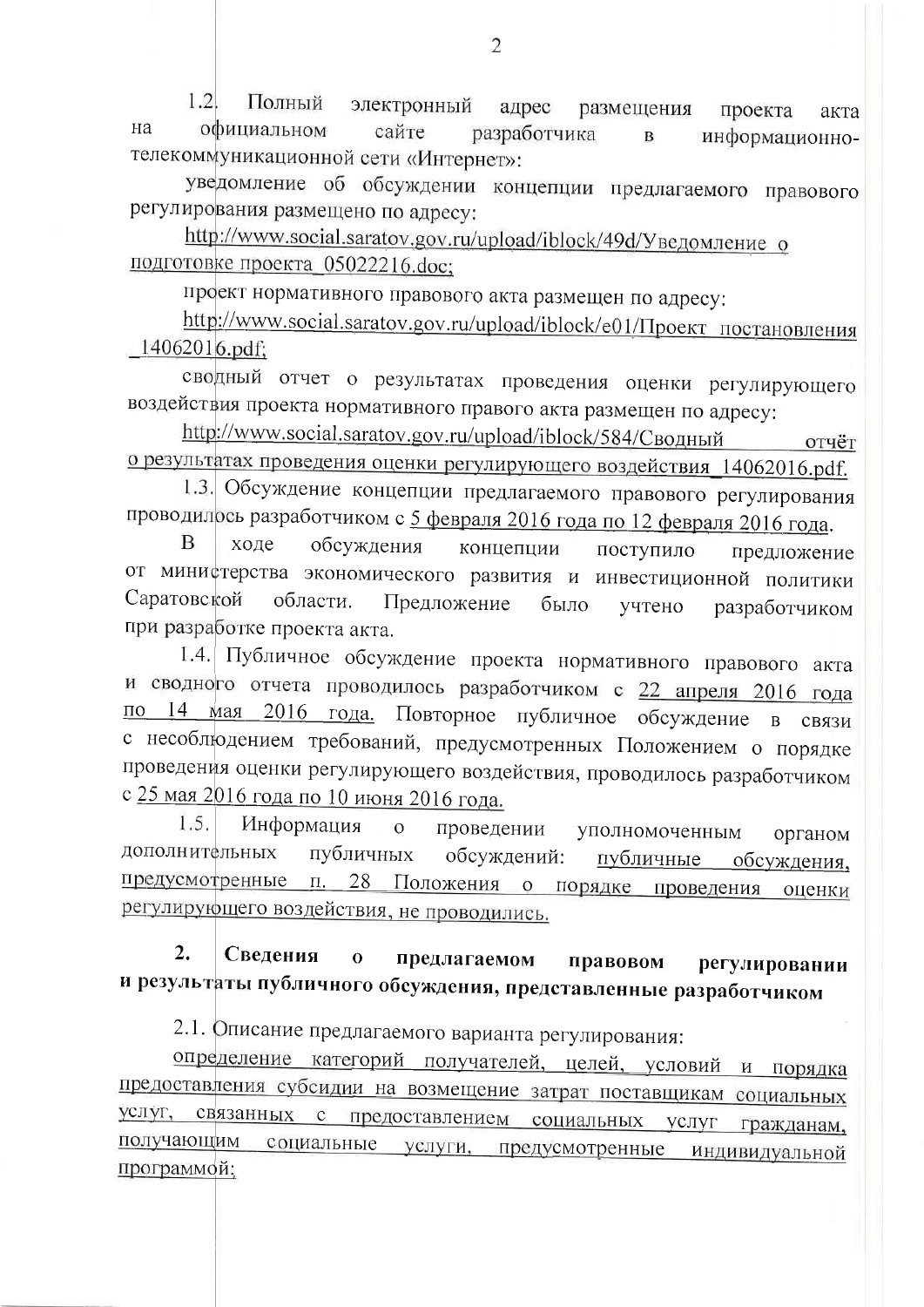определение порядка заключения договора о предоставлении субсидии, а также перечня документов, необходимых для заключения данного договора;

закрепление порядка определения размера субсидии на возмещение затрат поставщикам социальных услуг, связанных с предоставлением социальных услуг гражданам, получающим социальные услуги. предусмотренные индивидуальной программой.

2.2. Обоснование выбора предпочтительного варианта предлагаемого правового регулирования:

выбранный вариант является предпочтительным, так как позволит компенсировать затраты поставщикам социальных услуг, связанные с предоставлением социальных услуг гражданам, получающим социальные услуги, предусмотренные индивидуальной программой.

2.3. Степень регулирующего воздействия проекта акта, указанная разработчиком: высокая.

2.4. Результаты публичного обсуждения:

разработчиком о проведении публичного обсуждения были извещены: министерство экономического развития и инвестиционной политики области, Торгово-промышленная палата Саратовской области, Саратовское региональное отделение Общероссийской общественной организации малого и среднего предпринимательства «ОПОРА РОССИИ», Региональное объединение работодателей «Союз товаропроизводителей и работодателей Саратовской области».

В ходе публичного обсуждения поступило три предложения от министерства экономического развития и инвестиционной политики области по корректировке проекта акта, в том числе предложение по исключению документов, дублирующих сведения, содержащиеся в иных документах, предоставляемых для возмещения затрат. Все предложения учтены разработчиком.

3. Результаты анализа проекта акта  $\mathbf{M}$ сводного отчета  $\bf{0}$ результатах оценки регулирующего воздействия проекта нормативного правового акта, представленных разработчиком для подготовки заключения

 $3.1.$  $\Pi$ <sub>o</sub> результатам рассмотрения представленных документов установлено, что при подготовке проекта акта процедуры, предусмотренные пунктами 8 - 22 Положения о порядке проведения оценки регулирующего воздействия, разработчиком соблюдены.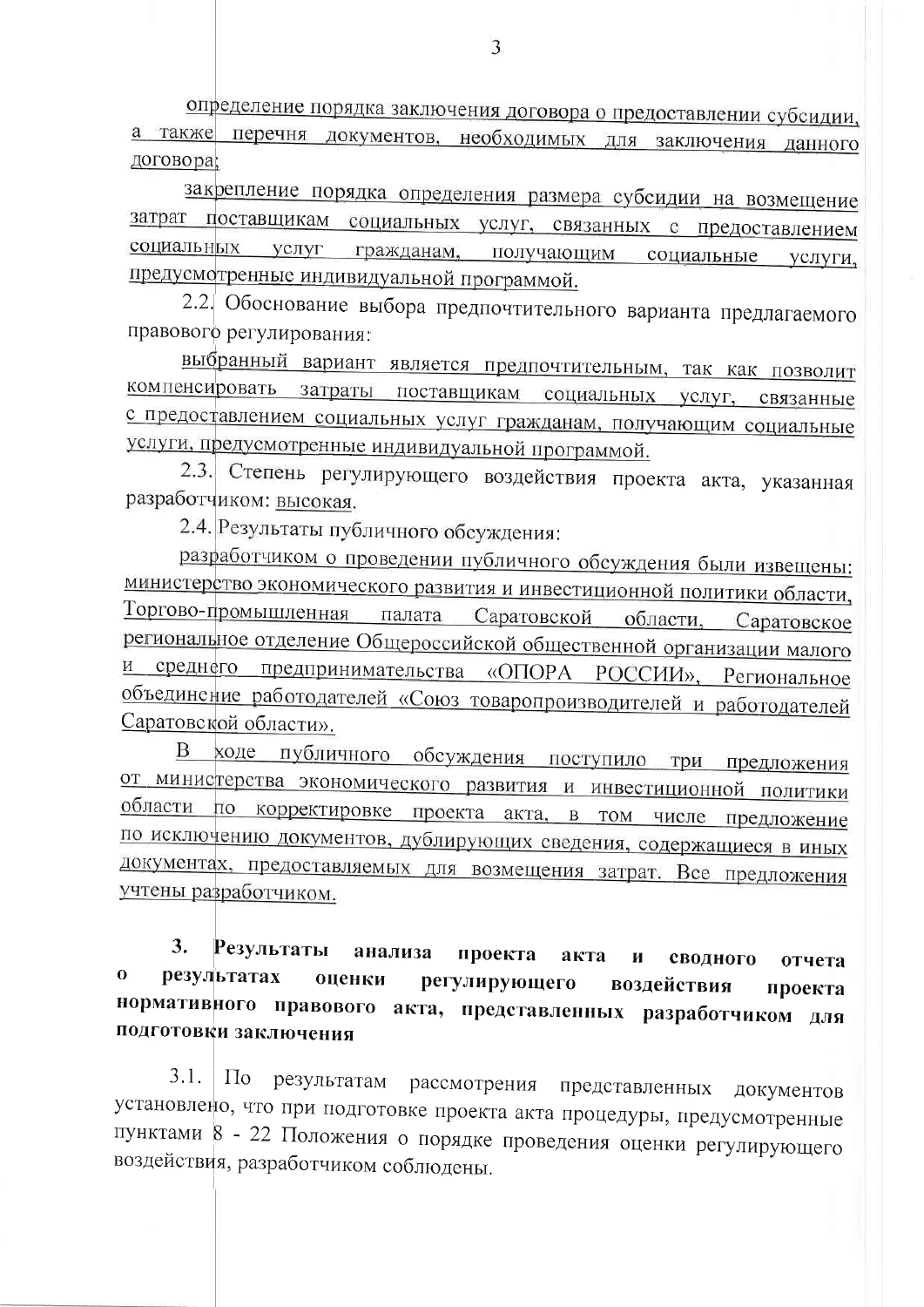3.2. Выводы об отсутствии/наличии в проекте акта положений, которые:

 $3.2|1.$ вводят избыточные обязанности, запреты и ограничения субъектов ДЛЯ предпринимательской, инвестиционной деятельности или способствуют их введению:

проект акта предусматривает обоснованные положения. устанавливающие ранее не предусмотренные законодательством обязанности для субъектов регулирования в части предоставления юридическими лицами, индивидуальными предпринимателями документов, необходимых для компенсации, в течение 30 дней получения  $\mathbf{c}$ месяца окончания предоставления социальных услуг получателю;

3.2. приводят к возникновению необоснованных расходов субъектов предпринимательской, инвестиционной деятельности:

проект акта предусматривает положения, приводящие к возникновению незначительных расходов, связанных с предоставлением документов, необходимых для получения компенсации;

 $3.2.\beta.$ Приводят  $\mathbf{K}$ возникновению необоснованных расходов консолидированного бюджета области:

положения, приводящие к возникновению необоснованных расходов консолидированного бюджета области, отсутствуют;

3.2.4. способствуют необоснованному ограничению конкуренции:

положения, приводящие  $K$ необ<u>о</u>снованному ограничению конкуренции, отсутствуют.

 $3.3.$ Предложения уполномоченного органа, направленные на улучшение качества проекта акта: предложений не имеется.

3.4. Комментарии уполномоченного органа по содержанию сводного отчета о результатах проведения оценки регулирующего воздействия проекта нормативного правого акта: отсутствуют.

Выводы уполномоченного органа  $\mathbf{4}$ .  $\mathbf{u}$ проведению оценки регулирующего воздействия

Вывод о соблюдении разработчиком  $4.1.$ порядка проведения процедуры оценки регулирующего воздействия:

проведения оценки регулирующего порядок воздействия разработчиком соблюден в полном объеме.

Δ